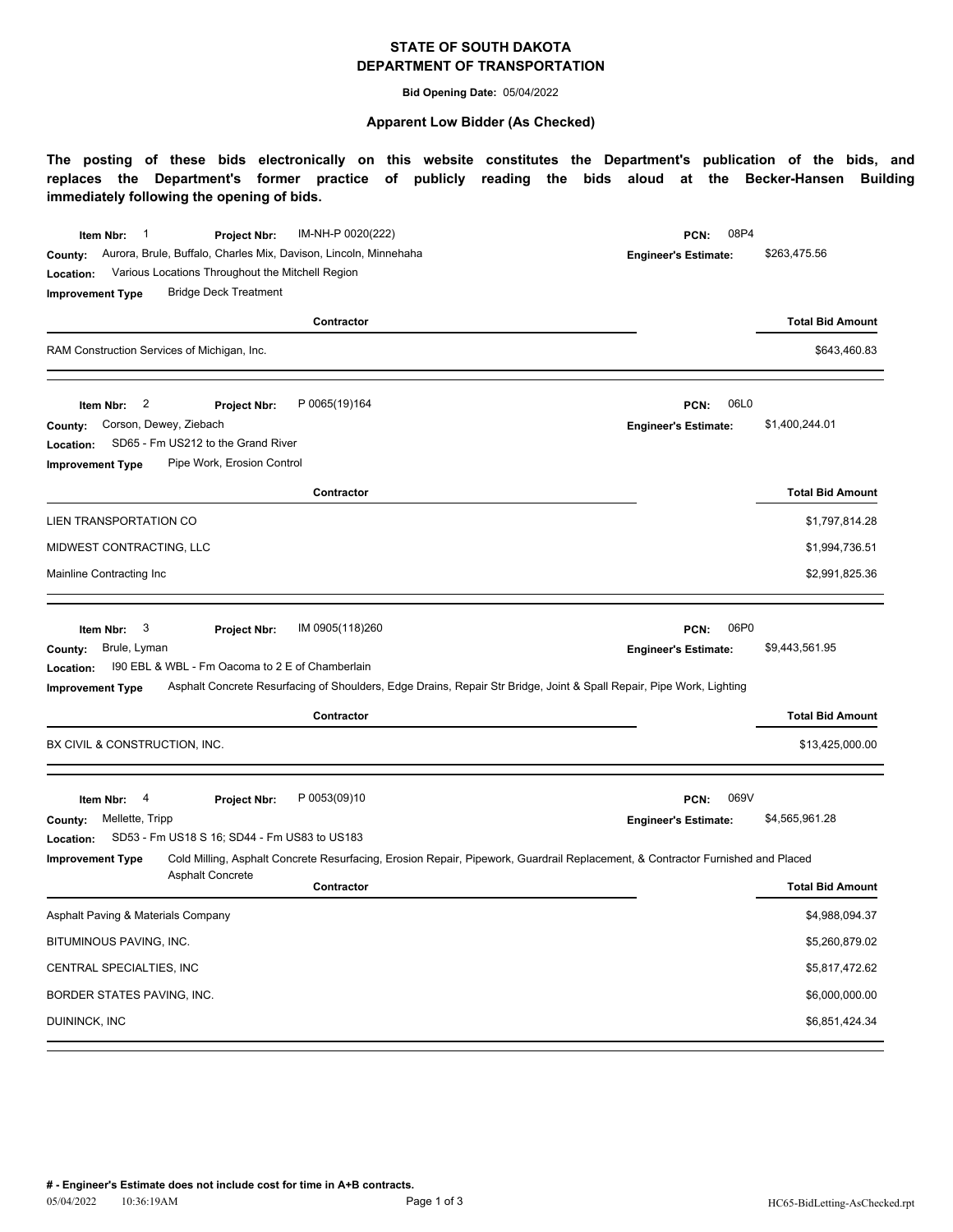## **STATE OF SOUTH DAKOTA DEPARTMENT OF TRANSPORTATION**

**Bid Opening Date:** 05/04/2022

#### **Apparent Low Bidder (As Checked)**

**The posting of these bids electronically on this website constitutes the Department's publication of the bids, and replaces the Department's former practice of publicly reading the bids aloud at the Becker-Hansen Building immediately following the opening of bids.**

| IM-P 0033(38)<br>5<br>Item Nbr:<br><b>Project Nbr:</b><br>Jackson, Jones, Lyman<br>County:<br>Various Locations in the Winner Area<br>Location:<br>Asphalt Surface Treatment & Rout & Seal<br><b>Improvement Type</b><br>Contractor<br>BITUMINOUS PAVING, INC.<br>Asphalt Surface Technologies Corporation<br>Simon Contractors of South Dakota, Inc. | 088V<br>PCN:<br><b>Engineer's Estimate:</b> | \$2,249,560.60<br><b>Total Bid Amount</b><br>\$3,107,287.80<br>\$3,434,631.95<br>\$3,624,791.97 |
|-------------------------------------------------------------------------------------------------------------------------------------------------------------------------------------------------------------------------------------------------------------------------------------------------------------------------------------------------------|---------------------------------------------|-------------------------------------------------------------------------------------------------|
| 6<br>NH 0011(154)<br>Item Nbr:<br><b>Project Nbr:</b><br>Day<br>County:<br>US12 - Fm 2 miles East of Andover to Webster<br>Location:<br><b>Pavement Restoration</b><br><b>Improvement Type</b>                                                                                                                                                        | 089F<br>PCN:<br><b>Engineer's Estimate:</b> | \$339,010.00                                                                                    |
| Contractor                                                                                                                                                                                                                                                                                                                                            |                                             | <b>Total Bid Amount</b>                                                                         |
| Forby Contracting, Inc.                                                                                                                                                                                                                                                                                                                               |                                             | \$479,881.00                                                                                    |
| Reede Construction, Inc.                                                                                                                                                                                                                                                                                                                              |                                             | \$542,168.00                                                                                    |
| PH 0020(204)<br>7<br>Item Nbr:<br><b>Project Nbr:</b><br>Lincoln, Minnehaha<br>County:<br>SD115- Fm I90 to I29 & I29 Exit 68<br>Location:<br>Durable Pavement Marking<br><b>Improvement Type</b>                                                                                                                                                      | 07A9<br>PCN:<br><b>Engineer's Estimate:</b> | \$455,236.30                                                                                    |
| Contractor                                                                                                                                                                                                                                                                                                                                            |                                             | <b>Total Bid Amount</b>                                                                         |
| <b>Traffic Solutions Inc</b>                                                                                                                                                                                                                                                                                                                          |                                             | \$377,765.75                                                                                    |
| Dakota Traffic Services, LLC                                                                                                                                                                                                                                                                                                                          |                                             | \$413,809.33                                                                                    |
| P 0021(181)<br>8<br>Item Nbr:<br>Project Nbr:<br>Aurora, Charles Mix, Jerauld, Sanborn<br>County:<br>Various Locations in the Mitchell Area<br>Location:<br>Rout & Seal<br><b>Improvement Type</b>                                                                                                                                                    | 0885<br>PCN:<br><b>Engineer's Estimate:</b> | \$250,780.05                                                                                    |
| Contractor                                                                                                                                                                                                                                                                                                                                            |                                             | <b>Total Bid Amount</b>                                                                         |
| Asphalt Surface Technologies Corporation                                                                                                                                                                                                                                                                                                              |                                             | \$216,499.46                                                                                    |
| Northwest Asphalt & Maintenance                                                                                                                                                                                                                                                                                                                       |                                             | \$230,856.76                                                                                    |
| Roadway Services, Inc.                                                                                                                                                                                                                                                                                                                                |                                             |                                                                                                 |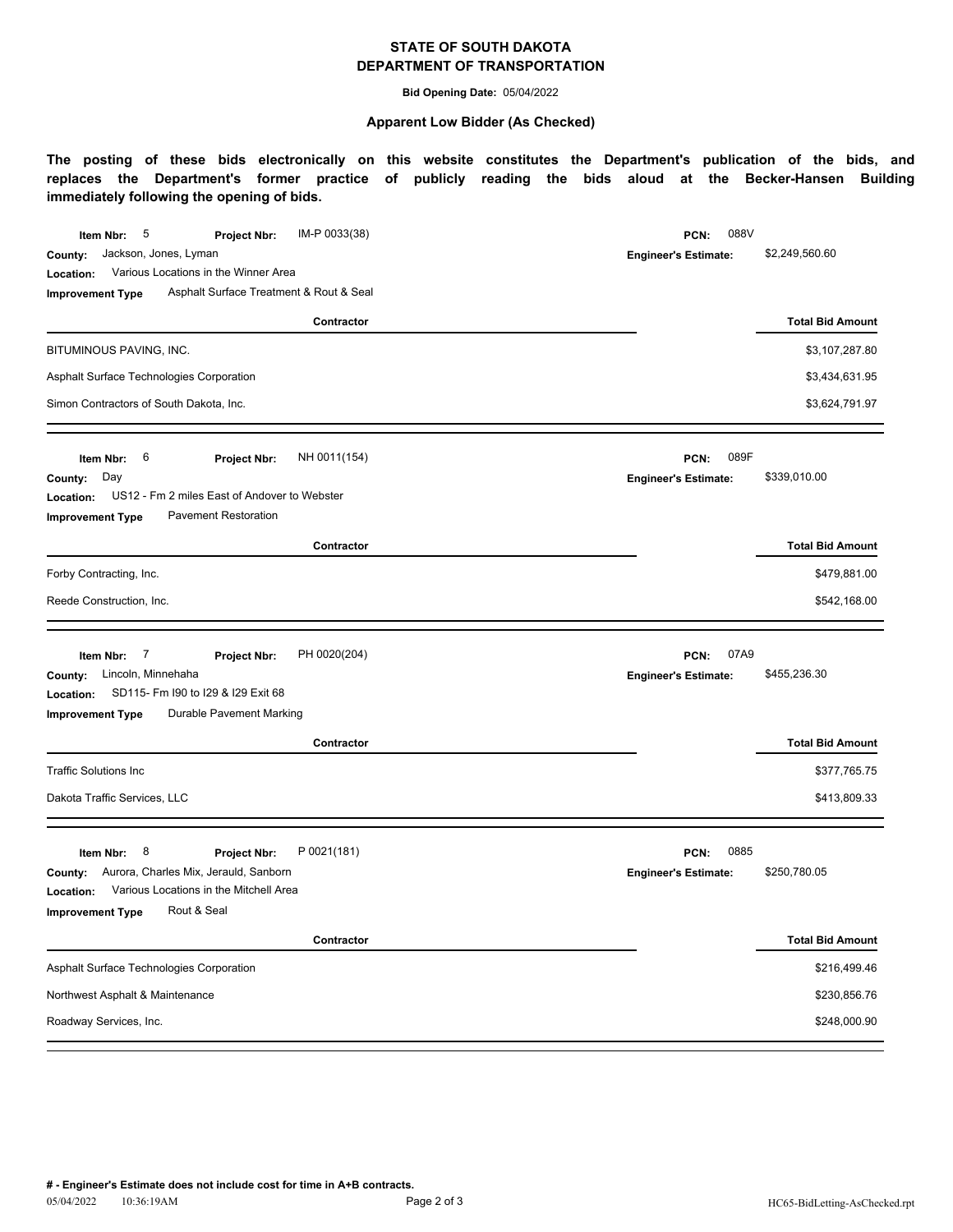### **STATE OF SOUTH DAKOTA DEPARTMENT OF TRANSPORTATION**

**Bid Opening Date:** 05/04/2022

#### **Apparent Low Bidder (As Checked)**

**The posting of these bids electronically on this website constitutes the Department's publication of the bids, and replaces the Department's former practice of publicly reading the bids aloud at the Becker-Hansen Building immediately following the opening of bids.**

|                         | Item Nbr: | <b>Project Nbr:</b> | P 0031(00)                                                                  | PCN:                        | 08U2 |                         |
|-------------------------|-----------|---------------------|-----------------------------------------------------------------------------|-----------------------------|------|-------------------------|
| County:                 | Hughes    |                     |                                                                             | <b>Engineer's Estimate:</b> |      | \$1.966.584.00          |
| Location:               |           |                     | Department of Public Safety Emergency Vehicle Operations Course near Pierre |                             |      |                         |
| <b>Improvement Type</b> |           |                     | Asphalt Concrete Resurfacing, PCC Surfacing and Gravel Surfacing            |                             |      |                         |
|                         |           |                     | Contractor                                                                  |                             |      | <b>Total Bid Amount</b> |

MORRIS INC. \$2,305,843.94  $\sim$  \$2,305,843.94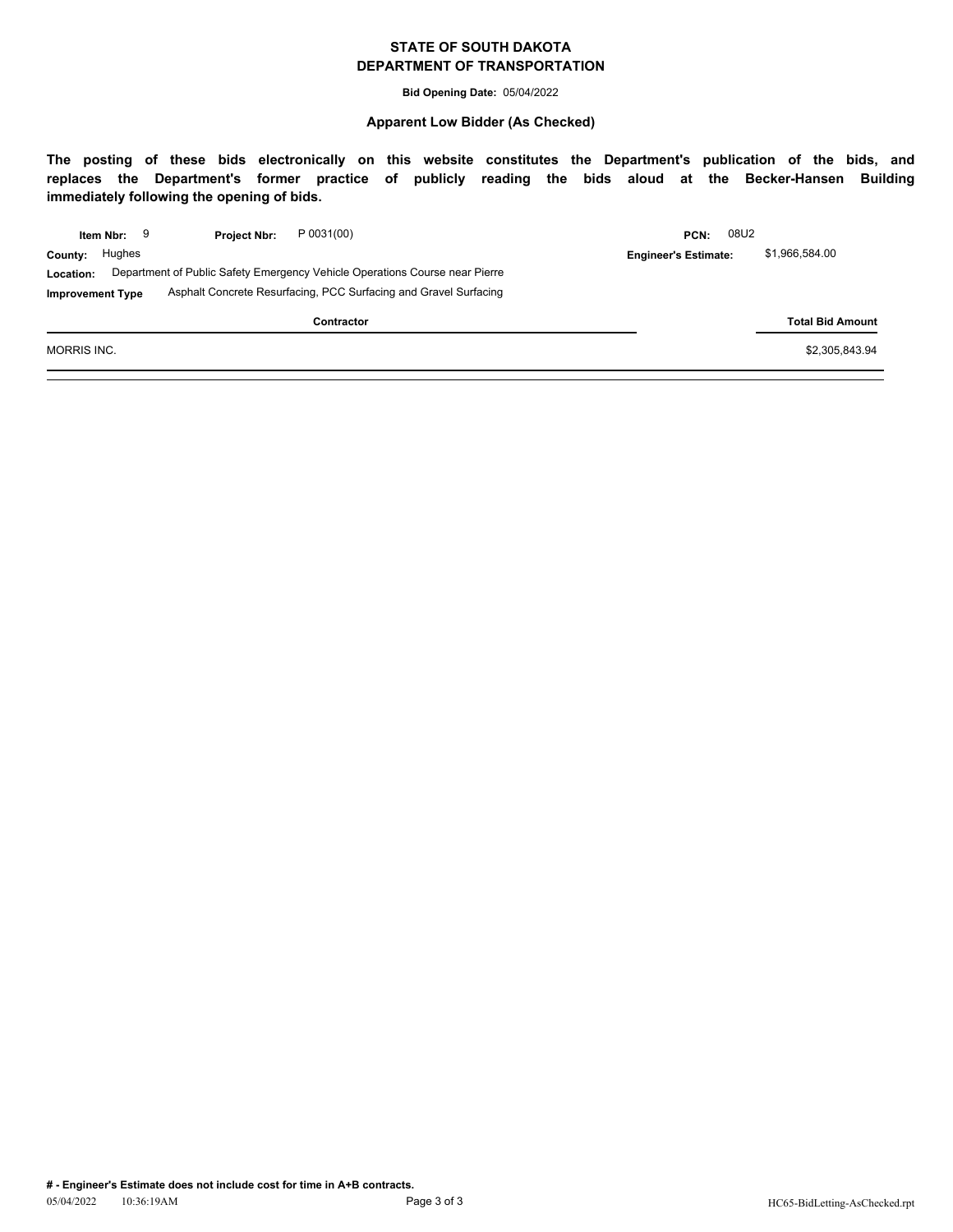### **SOUTH DAKOTA DEPARTMENT OF TRANSPORTATION**

# **PIERRE, SOUTH DAKOTA**

# **PRELIMINARY**

# **LOW BIDDER 05/04/2022 LETTING**

| <b>PROJECT</b><br><b>NUMBER</b>             | <b>COUNTY</b>                                                                         | TYPE                                                                                                                                                                                        | <b>LENGTH</b> | <b>ROUTE AND</b><br><b>LOCATION</b>                            | CONTRACT.<br>TIME | <b>ENGINEERS</b><br><b>ESTIMATE</b> | LOW BID         | BID OVER OR<br>UNDER EST | 8 OVER OR<br><b>UNDER</b> | LOW BIDDER AND<br><b>ADDRESS</b>                                            | <b>CONTRACTING</b><br><b>PARTY</b> |
|---------------------------------------------|---------------------------------------------------------------------------------------|---------------------------------------------------------------------------------------------------------------------------------------------------------------------------------------------|---------------|----------------------------------------------------------------|-------------------|-------------------------------------|-----------------|--------------------------|---------------------------|-----------------------------------------------------------------------------|------------------------------------|
| 1 08P4<br>IM-NH-P<br>0020(222)              | Aurora,<br>Brule,<br>Buffalo,<br>Charles<br>Mix.<br>Davison,<br>Lincoln,<br>Minnehaha | <b>Bridge Deck</b><br>Treatment⊡                                                                                                                                                            |               | <b>Various Locations</b><br>Throughout the<br>Mitchell Region□ | 10/28/2022        | \$263,475.56                        | \$643,460.83    | \$379,985.27             |                           | <b>RAM Construction</b><br>Services of Michigan,<br>144.2% Inc. Livonia, MI | <b>SDDOT</b>                       |
| 2 06L0 P<br>0065(19)164                     | Corson,<br>Dewey,<br>Ziebach                                                          | Pipe Work,<br><b>Erosion Control</b>                                                                                                                                                        |               | SD65 - Fm US212<br>45.7 to the Grand River                     | 05/26/2023        | \$1,400,244.01                      | \$1,797,814.28  | \$397,570.27             |                           | LIEN<br><b>TRANSPORTATION</b><br>28.4% CO ABERDEEN, SD                      | <b>SDDOT</b>                       |
| 3 06P0<br>IМ<br>0905(118)260 Lyman          | Brule,                                                                                | <b>Asphalt Concrete</b><br>Resurfacing of<br>Shoulders, Edge<br>Drains, Repair Str<br>Bridge, Joint &<br>Spall Repair, Pipe<br>Work, Lighting                                               |               | 190 EBL & WBL -<br>Fm Oacoma to 2 E<br>2.072 of Chamberlain    | 11/24/2023        | \$9,443,561.95                      | \$13,425,000.00 | \$3,981,438.05           |                           | <b>BX CIVIL &amp;</b><br>CONSTRUCTION, INC.<br>42.2% Dell Rapids, SD        | <b>SDDOT</b>                       |
| 4 069V,<br>165P P<br>0053(09)10,<br>044-392 | Mellette,<br><b>Tripp</b>                                                             | Cold Milling,<br><b>Asphalt Concrete</b><br>Resurfacing,<br>Erosion Repair,<br>Pipework,<br>Guardrail<br>Replacement, &<br>Contractor<br>Furnished and<br><b>Placed Asphalt</b><br>Concrete |               | SD53 - Fm US18<br>S 16; SD44 - Fm<br>45.973 US83 to US183      | 11/03/2023        | \$4,565,961.28                      | \$4,988,094.37  | \$422,133.09             |                           | Asphalt Paving &<br>Materials Company<br>9.2% Huron, SD                     | <b>SDDOT</b>                       |
| 5 088V<br>IM-P<br>0033(38)                  | Jackson,<br>Jones,<br>Lyman                                                           | <b>Asphalt Surface</b><br>Treatment & Rout<br>& Seal                                                                                                                                        |               | <b>Various Locations</b><br>64.4 in the Winner Area            | 09/16/2022        | \$2,249,560.60                      | \$3,107,287.80  | \$857,727.20             | 38.1% MN                  | <b>BITUMINOUS PAVING,</b><br>INC. ORTONVILLE,                               | <b>SDDOT</b>                       |
| 6 089F<br><b>NH</b><br>0011(154)            | Day                                                                                   | Pavement<br>Restoration                                                                                                                                                                     |               | US12 - Fm 2 miles<br>East of Andover to<br>18.551 Webster      | 10/28/2022        | \$339,010.00                        | \$479,881.00    | \$140,871.00             |                           | Forby Contracting, Inc.<br>41.6% Hinckley, MN                               | <b>SDDOT</b>                       |